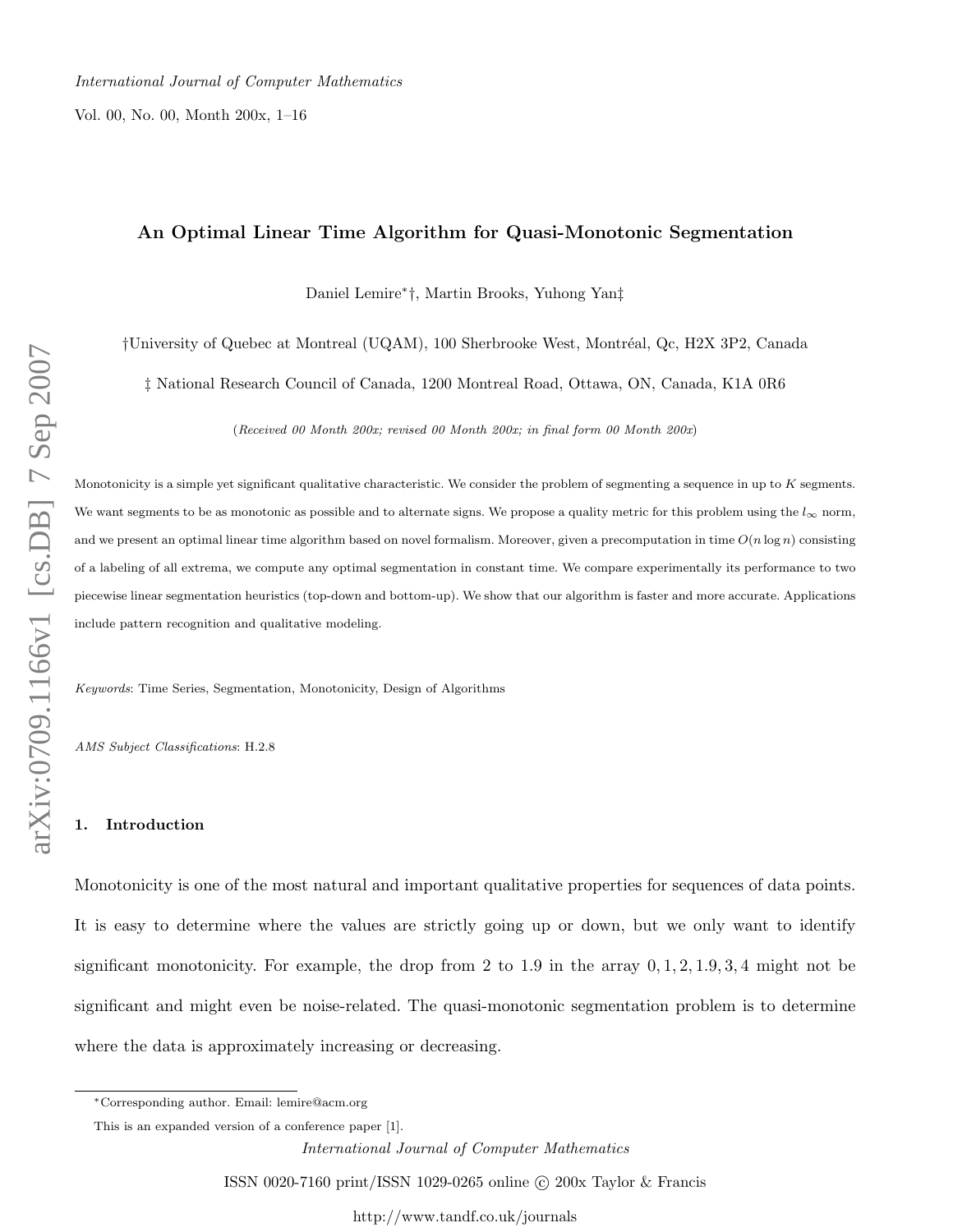#### 2 Lemire, Brooks, Yan

In practical applications, sequences of values can be quite large: it is not uncommon to have sensors record data at 10 kHz or more, thus generating terabytes of data and billions of data points. As a dimensionality reduction step [2], segmentation divides the data into intervals having homogeneous characteristics (flatness, constant slope [3], unimodality [4], monotonicity [5, 6], step, ramp or impulse [7], and so on). The segmentation points can also be used as markers to indicate a qualitative change in the data. Other applications include frequent pattern mining [8] and time series classification [9]. For qualitative reasoning [10], piecewise monotonic segmentation is especially important as it provides a symbolic model describing system behavior in terms of increasing and decreasing relations between variables.

There is a trade-off between the number of segments and the approximation error. Some segmentation algorithms  $[5]$  give a segmentation having no more than K segments while attempting to minimize the error  $\epsilon$ ; other algorithms [6] attempt to minimize the number of segments  $(K)$  given an upper bound on the error  $\epsilon$ . We are concerned with the first type of algorithm in this paper.

Using dynamic programming or other approaches, most segmentation problems can be solved in time  $O(n^2)$ . Other solutions to this problem, using machine learning to classify the pairs of data points [10], are even less favorable since they have higher complexity. However, it is common for sequence of data points to be massive and segmentation algorithms have to have complexity close to  $O(n)$  to be competitive. While approximate linear regression segmentation algorithms can be  $O(n)$ , we show that using a linear regression error to segment according to monotonicity is not an ideal solution.

We present a metric for the quasi-monotonic segmentation problem called the Optimal Monotonic Approximation Function Error (OMAFE); this metric differs from previously introduced OPMAFE metric [5] since it applies to all segmentations and not just "extremal" segmentations. We formalize the novel concept of a maximal ∗-pair and shows that it can be used to define a unique labeling of the extrema leading to an optimal segmentation algorithm. We also present an optimal linear time algorithm to solve the quasimonotonic segmentation problem given a segment budget together with an experimental comparison to quantify the benefits of our algorithm.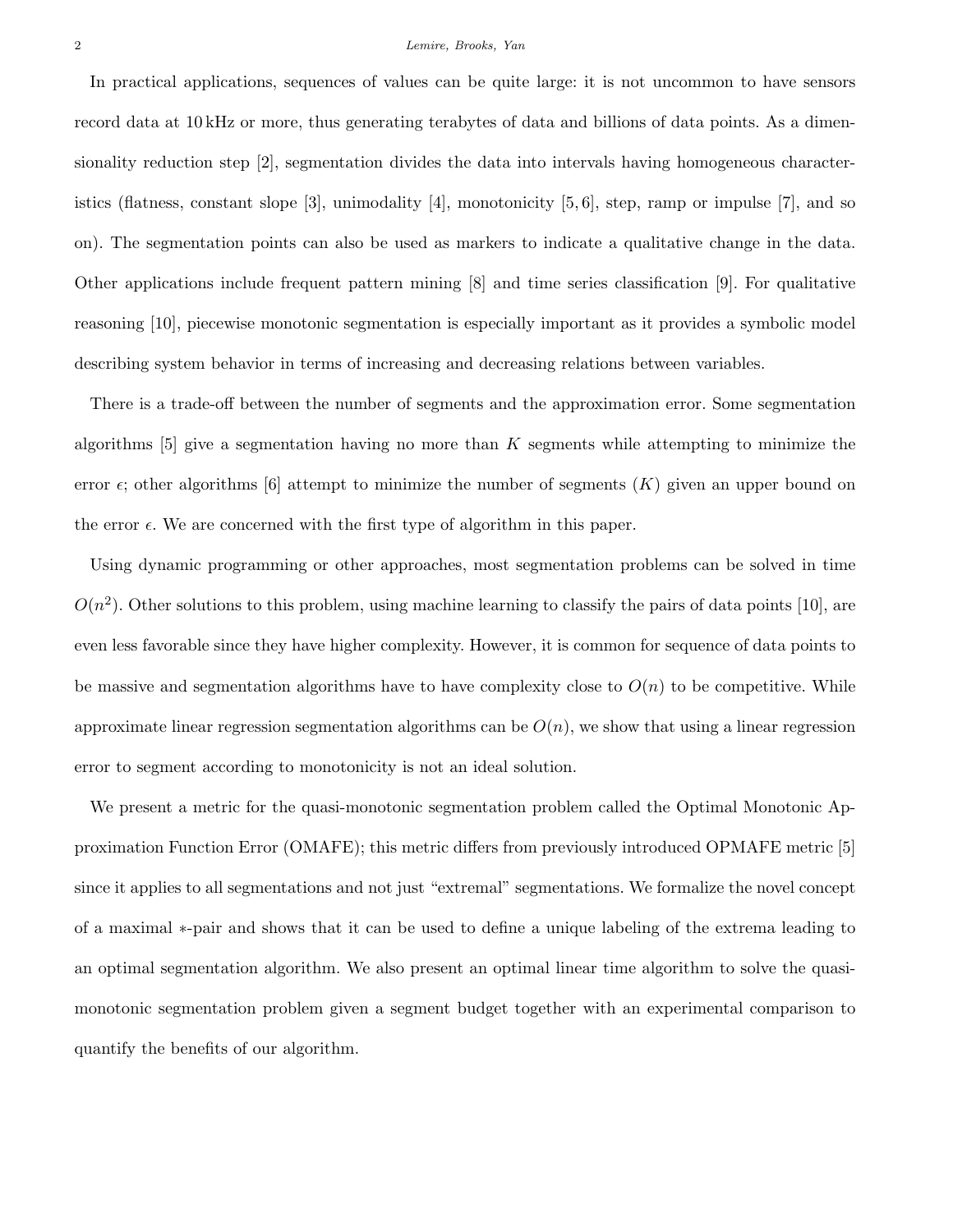# 2. Monotonicity Error Metric (OMAFE)

Finding the best piecewise monotonic approximation can be viewed as a classical functional approximation problem [11], but we are concerned only with discrete sequences.

Suppose *n* samples noted  $F: D = \{x_1, \ldots, x_n\} \to \mathbb{R}$  with  $x_1 < x_2 < \ldots x_n$ . We define,  $F_{|[a,b]}$  as the restriction of F over  $D \cap [a, b]$ . We seek the best monotonic (increasing or decreasing) function  $f : \mathbb{R} \to \mathbb{R}$ approximating F. Let  $\Omega_{\uparrow}$  (resp.  $\Omega_{\downarrow}$ ) be the set of all monotonic increasing (resp. decreasing) functions. The Optimal Monotonic Approximation Function Error (OMAFE) is  $\min_{f \in \Omega} \max_{x \in D} |f(x) - F(x)|$ where  $\Omega$  is either  $\Omega_{\uparrow}$  or  $\Omega_{\downarrow}$ .

The segmentation of a set D is a sequence  $S = X_1, \ldots, X_K$  of intervals in  $\mathbb R$  with  $[\min D, \max D] = \bigcup_i X_i$ such that  $\max X_i = \min X_{i+1} \in D$  and  $X_i \cap X_j = \emptyset$  for  $j \neq i+1, i, i-1$ . Alternatively, we can define a segmentation from the set of points  $X_i \cap X_{i+1} = \{y_{i+1}\}, y_1 = \min X_1$ , and  $y_{K+1} = \max X_K$ . Given F:  ${x_1, \ldots, x_n} \rightarrow \mathbb{R}$  and a segmentation, the Optimal Monotonic Approximation Function Error (OMAFE) of the segmentation is  $\max_i \text{OMAFE}(F_{|X_i})$  where the monotonicity type (increasing or decreasing) of the segment  $X_i$  is determined by the sign of  $F(\max X_i) - F(\min X_i)$ . Whenever  $F(\max X_i) = F(\min X_i)$ , we say the segment has no direction and the best monotonic approximation is just the flat function having value  $(\max F_{|X_i} - \min F_{|X_i})/2$ . The error is computed over each interval independently; optimal monotonic approximation functions are not required to agree at max  $X_i = \min X_{i+1}$ . Segmentations should alternate between increasing and decreasing, otherwise sequences such as  $0, 2, 1, 0, 2$  can be segmented as two increasing segments 0, 2, 1 and 1, 0, 2: we consider it is natural to aggregate segments with the same monotonicity.

We solve for the best monotonic function as follows. If we seek the best monotonic increasing function, we first define  $f_{\uparrow}(x) = \max\{F(y) : y \leq x\}$  (the maximum of all previous values) and  $\underline{f}_{\uparrow}(x) = \min\{F(y) : y \leq x\}$  $y \geq x$  (the minimum of all values to come). If we seek the best monotonic decreasing function, we define  $f_{\downarrow}(x) = \max\{F(y) : y \geq x\}$  (the maximum of all values to come) and  $\underline{f_{\downarrow}}(x) = \min\{F(y) : y \leq x\}$  (the minimum of all previous values). These functions, which can be computed in linear time, are all we need to solve for the best approximation function as shown by the next theorem which is a well-known result [12].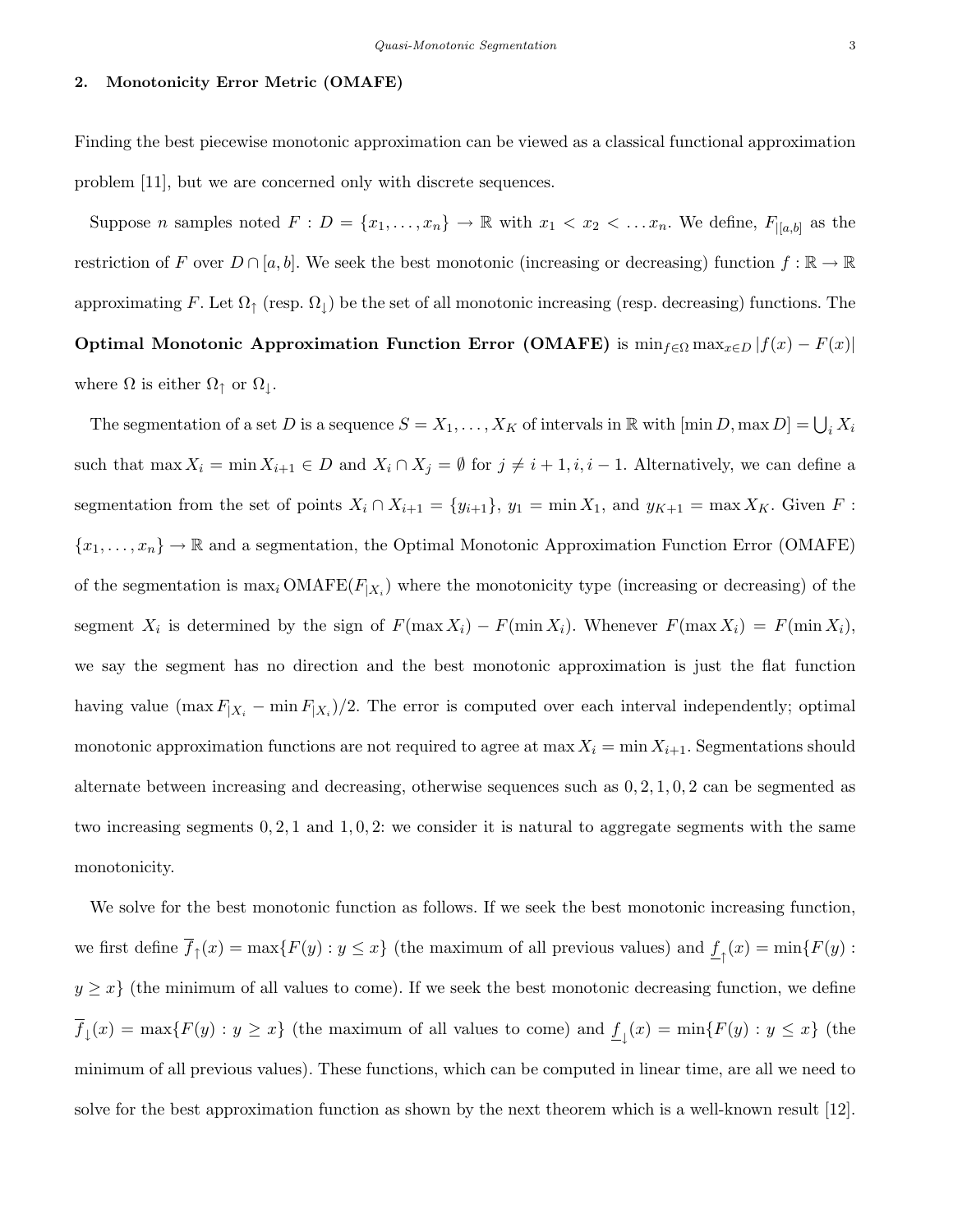THEOREM 2.1 Given  $F: D = \{x_1, \ldots, x_n\} \to \mathbb{R}$ , a best monotonic increasing approximation function to  $F$  is  $f_1=(f_1+\underline{f}_1)/2$  and a best monotonic decreasing approximation function is  $f_1=(f_1+\underline{f}_1)/2$ . The corresponding error (OMAFE) is  $\max_{x \in D}(|f_1(x) - \underline{f}_1(x)|)/2$  or  $\max_{x \in D}(|f_1(x) - \underline{f}_1(x)|)/2$  respectively.

The implementation of the algorithm suggested by the theorem is straight-forward. Given a segmentation, we can compute the OMAFE in  $O(n)$  time using at most two passes.

### 3. A Scale-Based Algorithm for Quasi-Monotonic Segmentation

We use the following proposition to prove that the segmentations we generate are optimal (see Theorem 3.8).

PROPOSITION 3.1 A segmentation  $y_1, \ldots, y_{K+1}$  of  $F : D = \{x_1, \ldots, x_n\} \to \mathbb{R}$  with alternating monotonicity has a minimal OMAFE  $\epsilon$  for a number of alternating segments  $K$  if

(i) 
$$
F(y_i) = \max F([y_{i-1}, y_{i+1}])
$$
 or  $F(y_i) = \min F([y_{i-1}, y_{i+1}])$  for  $i = 2, ..., K$ ;

(ii) in all intervals  $[y_i, y_{i+1}]$  for  $i = 1, ..., K$ , there exists  $z_1, z_2$  such that  $|F(z_2) - F(z_1)| > 2\epsilon$ .

*Proof* Let the original segmentation be the intervals  $S_1, \ldots, S_K$  and consider a new segmentation with intervals  $T_1, \ldots, T_K$ . Assume that the new segmentation has lower error (as given by OMAFE). Let  $S_i =$ [ $y_i, y_{i+1}$ ] and  $T_i = [y'_i, y'_{i+1}]$ .

If any segment  $T_m$  contains a segment  $S_j$ , then the existence of  $z_1, z_2$  in  $[y_j, y_{j+1}]$  such that  $|F(z_2) - F(z_1)|$  $F(z_1)| > 2\epsilon$  and OMAFE( $T_m$ )  $\leq \epsilon$  implies that  $T_m$  and  $S_j$  have the same monotonicity.

We show that each pair of intervals  $S_i$ ,  $T_i$  has nonempty intersection. Suppose not, and let i be the smallest index such that  $S_i \subset T_{i-1}$ . Since  $S_i$  and  $T_{i-1}$  have the same monotonicity, for each  $j < i$ ,  $S_j$  and  $T_j$  have opposite monotonicity. Now consider the  $i-1$  intervals  $T_1, \ldots, T_{i-1}$  and the i points  $y_1, \ldots, y_i$ . At least one interval contains two consecutive points; choose the largest  $j < i$  such that  $T_j$  contains  $y_j, y_{j+1}$ . But then  $S_j \subset T_j$ , contradicting at least one of the assumptions  $|F(z_2) - F(z_1)| > 2\epsilon$  for  $z_1, z_2 \in S_i$  and OMAFE $(T_j) \leq \epsilon$ .

It now follows that each pair of intervals  $S_i, T_i$  has the same monotonicity.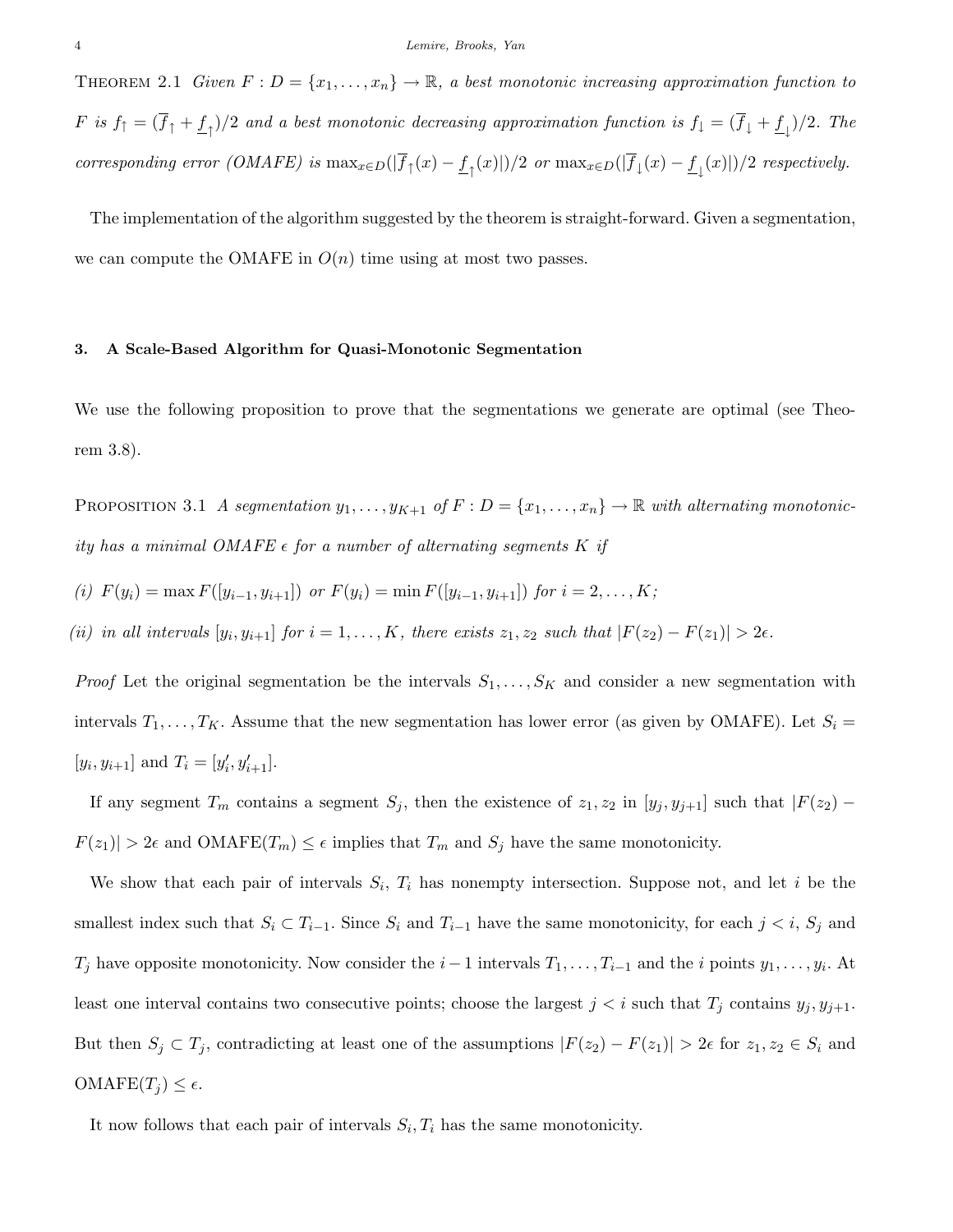

Figure 1. A  $\delta$ -pair.

Since OMAFE(T) < OMAFE(S), we can choose an index j such that  $OMAFE(T_j)$  <  $OMAFE(S_j)$ . We show that there exists another index p such that  $OMAFE(T_p) \geq OMAFE(S_i)$ , thus contradicting  $OMAFE(T) < OMAFE(S)$ . Suppose  $S_j$  is increasing; the proof is similar for the opposite case. Then there exist  $x < z \in S_j$  such that  $F(x) - F(z) = 2 \times OMAFE(S_j)$ . From  $OMAFE(T_j) < OMAFE(S_j)$ it follows that at least one of x or z lies in  $S_j - T_j$ , and hence  $F(x) - F(y_j) \geq 2 \times OMAFE(S_j)$  or  $F(y_{j+1}) - F(z) \ge 2 \times 0 \text{MAFE}(S_j)$ . Thus  $\text{OMAFE}(T_p) \ge 0 \text{MAFE}(S_j)$  for either  $p = j - 1$  or  $p = j + 1$ .  $\Box$ 

For simplicity, we assume F has no consecutive equal values, i.e.  $F(x_i) \neq F(x_{i+1})$  for  $i = 1, ..., n - 1$ ; our algorithms assume all but one of consecutive equal values values have been removed. We say  $x_i$  is a maximum if  $i \neq 1$  implies  $F(x_i) > F(x_{i-1})$  and if  $i \neq n$  implies  $F(x_i) > F(x_{i+1})$ . Minima are defined similarly.

Our mathematical approach is based on the concept of  $\delta$ -pair [13] (see Fig. 1):

**Definition 3.2** The tuple  $x, y \ (x \le y \in D)$  is a  $\delta$ -pair (or a pair of scale  $\delta$ ) for F if  $|F(y) - F(x)| \ge \delta$  and for all  $z \in D$ ,  $x < z < y$  implies  $|F(z) - F(x)| < \delta$  and  $|F(y) - F(z)| < \delta$ . A  $\delta$ -pair's direction is increasing or decreasing according to whether  $F(y) > F(x)$  or  $F(y) < F(x)$ .

δ-Pairs having opposite directions cannot overlap but they may share an end point. δ-Pairs of the same direction may overlap, but may not be nested. We use the term "∗-pair" to indicate a δ-pair having an unspecified  $\delta$ . We say that a \*-pair is significant at scale  $\delta$  if it is of scale  $\delta'$  for  $\delta' \geq \delta$ . From a topological viewpoint, a ∗-pair is the pairing of critical points used to determine each extremum's persistence [14].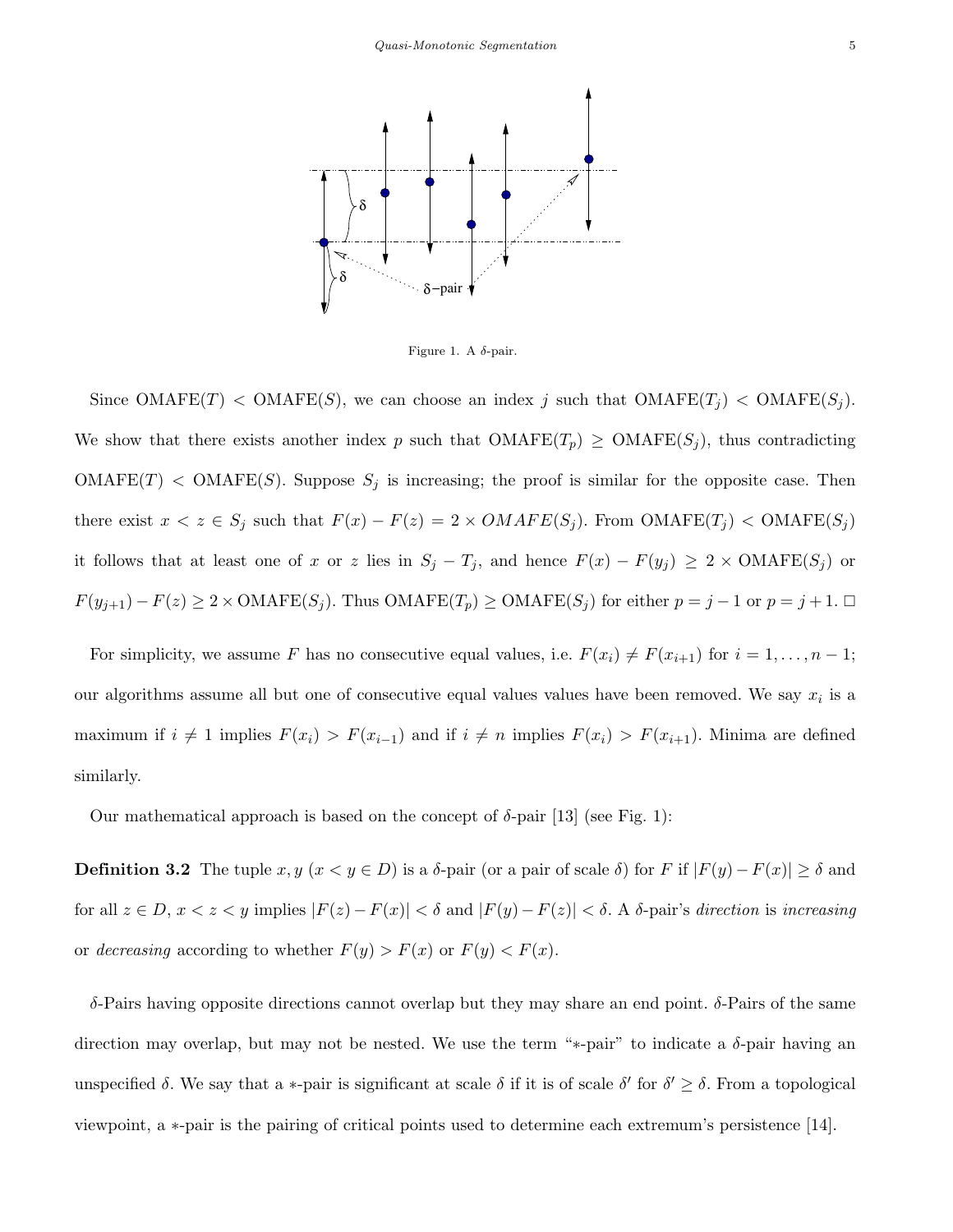We define  $\delta$ -monotonicity as follows:

**Definition 3.3** Let X be an interval, F is  $\delta$ -monotonic on X if all  $\delta$ -pairs in X have the same direction; F is strictly  $\delta$ -monotonic when there exists at least one such  $\delta$ -pair. In this case:

- F is  $\delta$ -increasing on X if X contains an increasing  $\delta$ -pair.
- F is  $\delta$ -decreasing on X if X contains a decreasing  $\delta$ -pair.

A  $\delta$ -monotonic interval X satisfies OMAFE(X) <  $\delta/2$ . We say that a \*-pair x, y is **maximal** if whenever  $z_1, z_2$  is a ∗-pair of a larger scale in the same direction containing x, y, then there exists a ∗-pair  $w_1, w_2$ of an opposite direction contained in  $z_1, z_2$  and containing x, y. For example, the sequence 1, 3, 2, 4 has 2 maximal ∗-pairs: 1, 4 and 3, 2. Maximal ∗-pairs of opposite direction may share a common point, whereas maximal ∗-pairs of the same direction may not. Maximal ∗-pairs cannot overlap, meaning that it cannot be the case that exactly one end point of a maximal ∗-pair lies strictly between the end points of another maximal ∗-pair; either neither point lies strictly between or both do. In the case that both do, we say that the one maximal ∗-pair properly contains the other. All ∗-pairs must be contained in a maximal ∗-pair.

Lemma 3.4 The smallest maximal ∗-pair containing a ∗-pair must be of the same direction.

*Proof* Suppose a  $*$ -pair is immediately contained in a maximal  $*$ -pair W. Suppose W is not in the same direction, then within W, seek the largest  $*$ -pair in the same direction as P and containing P, then it must be a maximal  $\ast$ -pair in D since maximal  $\ast$ -pairs of different directions cannot overlap.

The first and second point of a maximal ∗-pair are extrema and the reverse is true as well as shown by the next lemma.

### Lemma 3.5 Every extremum is either the first or second point of a maximal ∗-pair.

*Proof* The case  $x = x_1$  or  $x = x_n$  follows by inspection. Otherwise, x is the end point of a left and a right ∗-pair. Each ∗-pair must immediately belong to a maximal ∗-pair of same direction: a ∗-pair P is contained in a maximal \*-pair M of same direction and there is no maximal \*-pair  $M'$  of opposite direction such that  $P \subset M' \subset M$ . Let  $M^l$  and  $M^r$  be the maximal \*-pairs immediately containing the left and right ∗-pair of x. Suppose neither  $M<sup>l</sup>$  and  $M<sup>r</sup>$  have x as a end point. Suppose  $M<sup>l</sup> ⊂ M<sup>r</sup>$ , then the right  $*$ -pair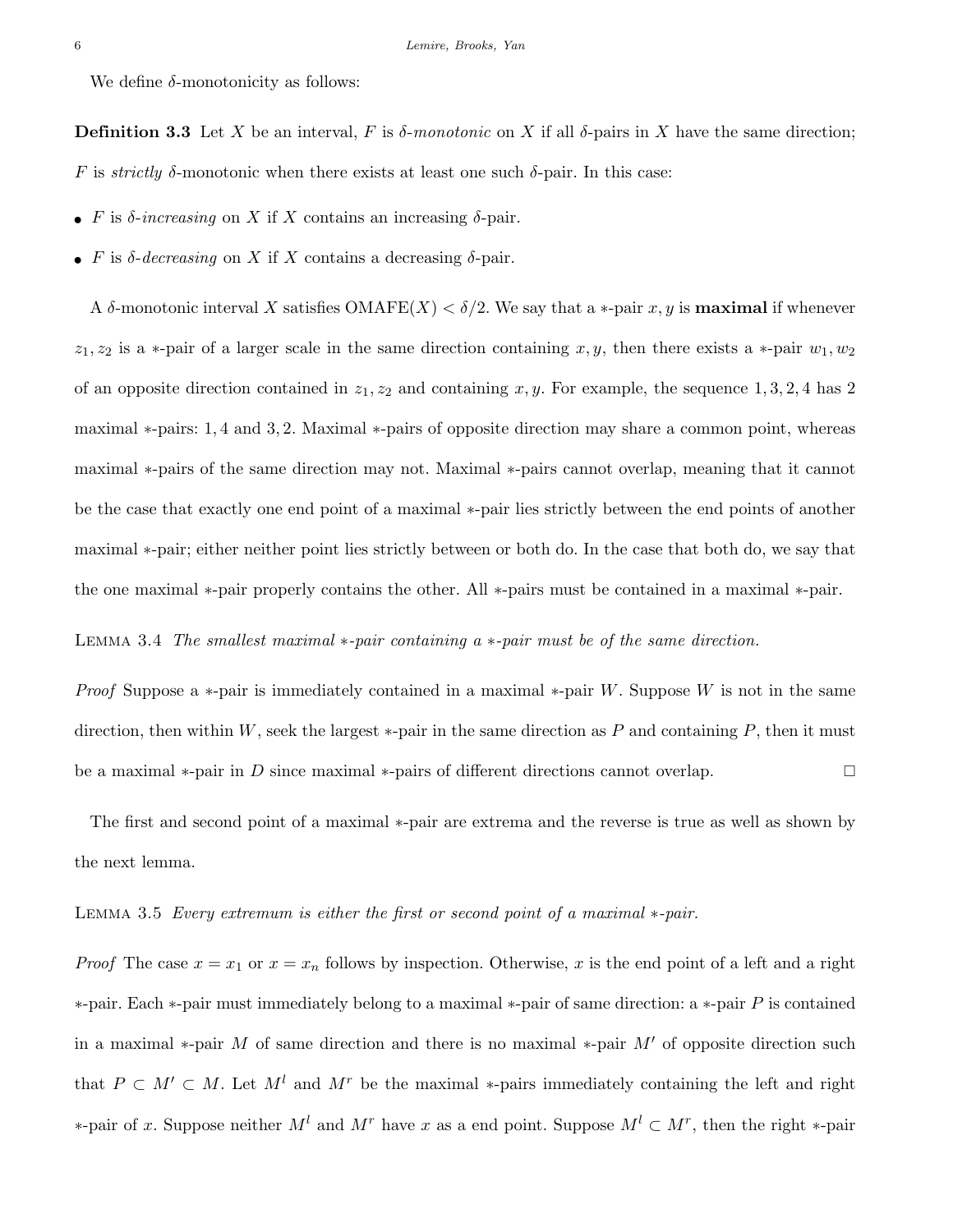is not immediately contained in  $M^r$ , a contradiction. The result follows by symmetry.

Our approach is to label each extremum in F with a scale parameter  $\delta$  saying that this extremum is "significant" at scale  $\delta$  and below. Our intuition is that by picking extrema at scale  $\delta$ , we should have a segmentation having error less than  $\delta/2$ .

**Definition 3.6** The scale labeling of an extremum x is the maximum of the scales of the maximal  $*$ -pairs for which it is an end point.

For example, given the sequence  $1, 3, 2, 4$  with 2 maximal  $*$ -pairs  $(1, 4 \text{ and } 3, 2)$ , we would give the following labels in order 3, 1, 1, 3.

**Definition 3.7** Given  $\delta > 0$ , a maximal alternating sequence of  $\delta$ -extrema  $Y = y_1 \dots y_{K+1}$  is a sequence of extrema each having scale label at least  $\delta$ , having alternating types (maximum/minimum), and such that there exists no sequence properly containing Y having these same properties. From Y we define a maximal alternating  $\delta$ -segmentation of D by segmenting at the points  $x_1, y_2 \ldots y_K, x_n$ .

THEOREM 3.8 Given  $\delta > 0$ , let  $P = S_1 ... S_K$  be a maximal alternating  $\delta$ -segmentation derived from maximal alternating sequence  $y_1 \ldots y_{K+1}$  of  $\delta$ -extrema. Then any alternating segmentation Q having  $OMAFE(Q) < OMAFE(P)$  has at least  $K + 1$  segments.

*Proof* We show that conditions A and B of Proposition 3.1 are satisfied with  $\epsilon = \text{OMAFE}(P)$ .

First we show that each segment  $S_i$  is  $\delta$ -monotone; from this we conclude that  $\text{OMAFE}(P) < \delta/2$ . Intervals  $[x_1, y_1]$  and  $[y_K, x_n]$  contain no maximal \*-pairs of scale  $\delta$  or larger, and therefore contain no  $*$ -pairs of scale δ or larger. Similarly, no [ $y_i, y_{i+1}$ ] contains an opposite-direction significant  $*$ -pair.

Condition A: Follows from  $\delta$ -monotonicity of each  $S_i$  and maximal ∗-pairs not overlapping.

Condition B: We show that  $|F(y_{i+1}) - F(y_i)| \ge \delta > 2 \times \text{OMAFE}(P)$ . If  $i = 1$ , then  $y_i$  must begin an maximal \*-pair, and the maximal \*-pair must end with  $y_{i+1}$  since maximal \*-pairs cannot overlap. The case  $i + 1 = k$  is similar. Otherwise, since maximal \*-pairs cannot overlap, each  $y_i, y_{i+1}$  is either a maximal \*-pair of scale  $\delta$  or larger or there exist indices j and  $k, j \leq i$  and  $k > i + 1$  such that  $y_j, y_i$  is a maximal \*-pair of scale at least  $\delta$ , and  $y_{i+1}, y_k$  is a maximal \*-pair of scale at least  $\delta$ . These two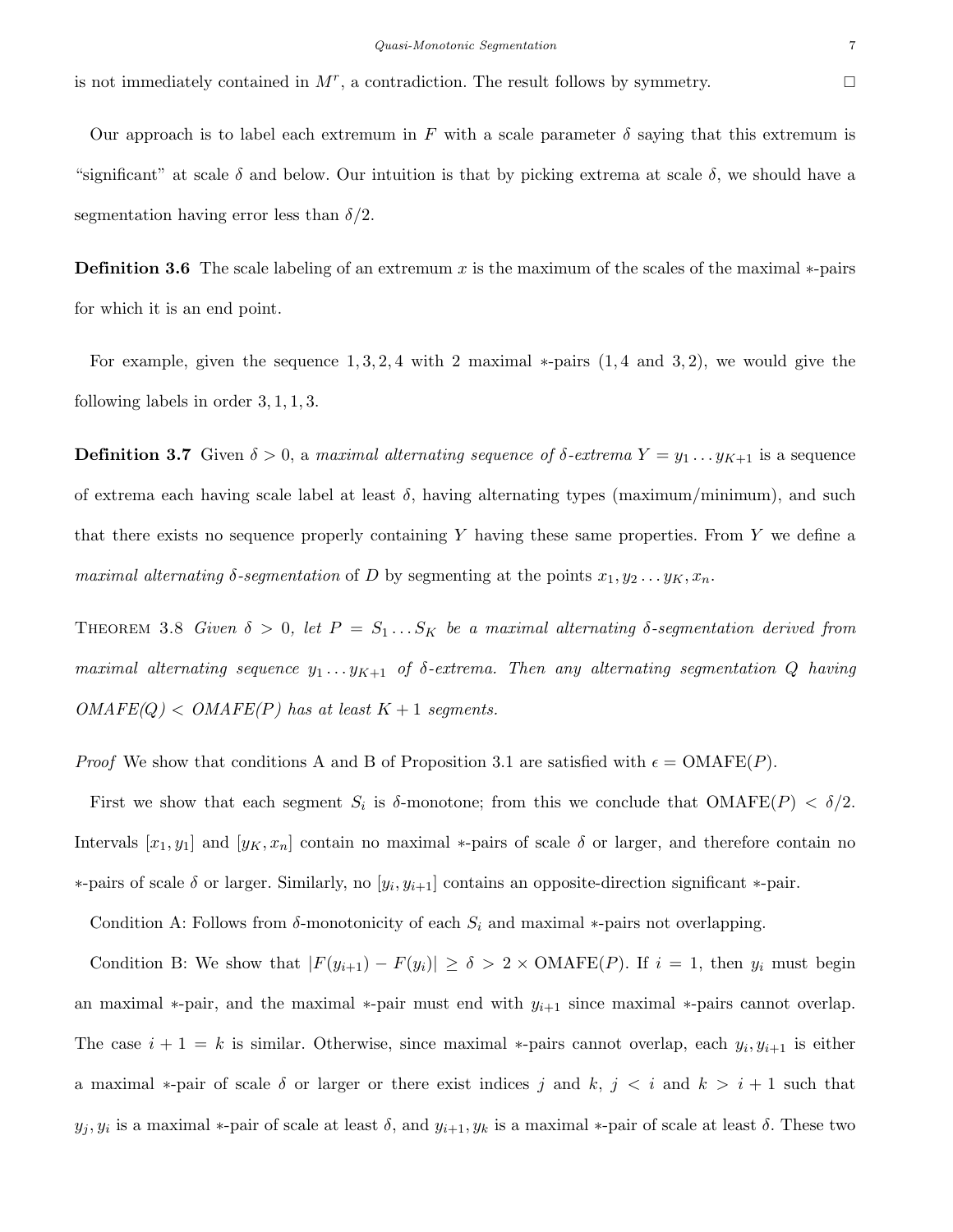maximal  $*$ -pairs have the same direction, and that this is opposite to the direction of  $[y_i y_{i+1}]$ . Now suppose  $|F(y_i) - F(y_{i+1})| < \delta$ . Then  $y_j, y_k$  is a \*-pair properly containing  $y_j, y_i$  and  $y_{i+1}, y_k$ . But neither  $y_j, y_i$  nor  $y_{i+1}, y_k$  can be properly contained in a \*-pair of opposite direction lying within  $y_j, y_k$ , thus contradicting their maximality and proving the claim.

Sequences of extrema labeled at least  $\delta$  are generally not maximal alternating. For example the sequence 0, 10, 9, 10, 0 is scale labeled 10, 10, 1, 10, 10. However, a simple relabeling of certain extrema can make them maximal alternating. Consider two same-sense extrema  $z_1 < z_2$  such that lying between them there exists no extremum having scale at least as large as the minimum of the two extrema's scales. We must have  $F(z_1) = F(z_2)$ , since otherwise the point upon which F has the lesser value could not be the endpoint of a maximal ∗-pair. This is the only situation which causes choice when constructing a maximal alternating sequence of  $\delta$ -extrema. To eliminate this choice, replace the scale label on  $z_1$  with the largest scale of the opposite-sense extrema lying between them. In the next section, Algorithm 1 incorporates this re-labeling making Algorithm 2 simple and efficient.

# 3.1. Computing a Scale Labeling Efficiently

Algorithm 1 (next page) produces a scale labeling in linear time. Extrema from the original data are visited in order, and they alternate (maxima/minima) since we only pick one of the values when there are repeated values (such as  $1, 1, 1$ ).

The algorithm has a main loop (lines 5 to 12) where it labels extrema as it identifies extremal ∗-pairs, and stack the extrema it cannot immediately label. At all times, the stack (line 3) contains minima and maxima in strictly increasing and decreasing order respectively. Also at all times, the last two extrema at the bottom of the stack are the absolute maximum and absolute minimum (found so far). Observe that we can only label an extrema as we find new extremal ∗-pairs (lines 7, 10, and 14).

- If the stack is empty or contains only one extremum, we simply add the new extremum (line 12).
- If there are only 2 extrema  $z_1, z_2$  in the stack and we found either a new absolute maximum or new absolute minimum  $(z_3)$ , we can pop and label the oldest one  $(z_1)$  (lines 9, 10, and 11) because the old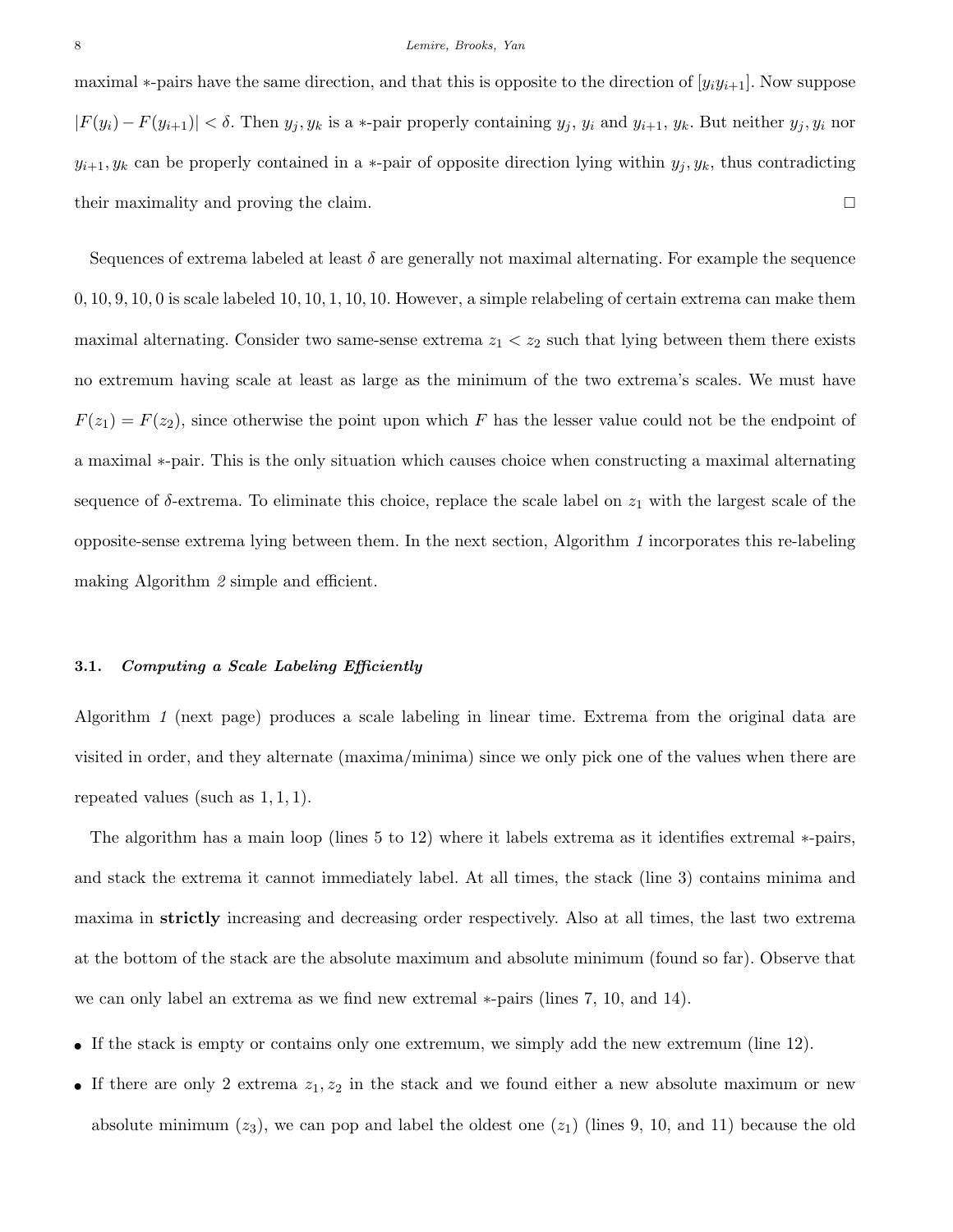pair  $(z_1, z_2)$  forms a maximal \*-pair and thus must be bounded by extrema having at least the same scale while the oldest value  $(z_1)$  does not belong to a larger maximal  $*$ -pair. Otherwise, if there are only 2 extrema  $z_1, z_2$  in the stack and the new extrema  $z_3$  satisfies  $z_3 \in (\min(z_1, z_2), \max(z_1, z_2))$ , then we add it to the stack since no labeling is possible yet.

• While the stack contains more than 2 extrema (lines 6, 7 and 8), we consider the last three points on the stack  $(s_3, s_2, s_1)$  where  $s_1$  is the last point added. Let z be the value of the new extrema. If  $z \in (\min(s_1, s_2), \max(s_1, s_2))$ , then it is simply added to the stack since we cannot yet label any of these points; we exit the while loop. Otherwise, we have a new maximum (resp. minimum) exceeding (resp. lower) or matching the previous one on stack, and hence  $s_1, s_2$  is a maximal \*-pair. If  $z \neq s_2$ , then  $s_3, z$ is a maximal  $*$ -pair and thus,  $s_2$  cannot be the end of a maximal  $*$ -pair and  $s_1$  cannot be the beginning of one, hence both  $s_2$  and  $s_1$  are labeled. If  $z = s_2$  then we have successive maxima or minima and the same labeling as  $z \neq s_2$  applies.

During the "unstacking" (lines 13 and following), we visit a sequence of minima and maxima forming increasingly larger maximal ∗-pairs.

The algorithm runs in time  $O(n)$  (independent of K). Indeed, for any index of an extremum, the condition at line 3.1 will evaluate once to false; moreover the condition at line 3.1 cannot evaluate to true more than  $O(n)$  times.

Once the labeling is complete, we find  $K + 2$  extrema having largest scale in time  $O(nK)$  using  $O(K)$ memory, then we remove all extrema having the same scale as the smallest scale in these  $K+2$  extrema (removing at least one), we replace the first and the last extrema by 0 and  $n-1$  respectively (see Algorithm 2). The result is an optimal segmentation having at most  $K$  segments.

Alternatively, if we plan to resegment the time series several times with different values of  $K$ , we can sort all extrema by their label in time  $O(n \log n)$ , and compute in time  $O(n)$  an auxiliary structure on the sorted set so that when selecting the *i*th item in the sorted list  $(d_i)$ , we obtain the index j of the earliest occurrence of this scale in the list  $(scale(d_i) = scaled_i \text{ and } scale(d_i) < scale(d_{i-1})$  if  $j > 0$ ) in constant time. Hence, we can segment any time series optimally in constant time given this precomputation in time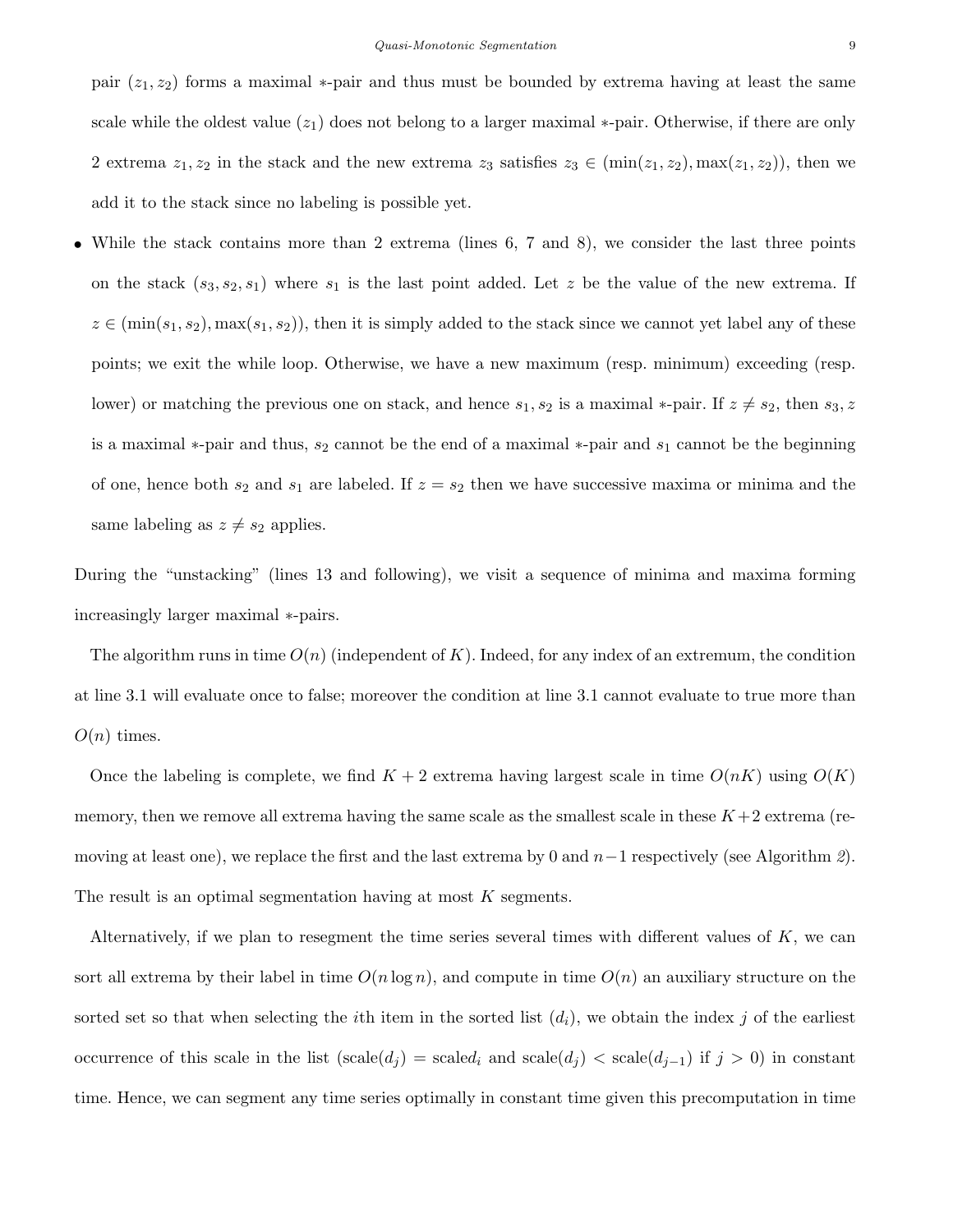# **Algorithm 1** Algorithm to compute the scale labeling in  $O(n)$  time.

- 1: **INPUT:** an array d containing the y values indexed from 0 to  $n-1$ , repeated consecutive values have been removed
- 2: OUTPUT: a scale labeling for all extrema
- 3:  $S \leftarrow \text{empty stack},$  First(S) is the value on top, Second(S) is the second value
- 4: define  $\delta(d, S) = |d_{\text{First}(S)} d_{\text{Second}(S)}|$
- 5: for  $e$  index of an extremum in  $d, e$ 's are visited in increasing order do
- 6: while length(S) > 2 and (e is a minimum such that  $d_e \leq$  Second(S) or e is a maximum such that  $d_e \geq$  Second $(S)$ ) do
- 7: label  $First(S)$  and  $Second(S)$  with  $\delta(d, S)$
- 8: pop stack S twice

```
9: end while
```
- 10: if length(S) is 2 and (e is a minimum such that  $d_e \leq$  Second(S) or e is a maximum such that  $d_e \geq$  Second $(S)$ ) then
- 11: label Second(S) with  $\delta(d, S)$
- 12: remove  $\mathrm{Second}(S)$  from stack S
- 13: end if

```
14: stack e to S
```
- 15: end for
- 16: while length of  $S > 2$  do
- 17: label First(S) with  $\delta(d, S)$
- 18: pop stack  $S$
- 19: end while
- 20: label First(S) and Second(S) with  $\delta(d, S)$

Algorithm  $2$  Given the scale labeling, this algorithm will return a segmentation using at most  $K$  segments. It is assumed that there are at least  $K + 1$  extrema to begin with.

**INPUT:** an array d containing the y values indexed from 1 to  $n$ INPUT: K a bound on the number of segments desired **OUTPUT:** unsorted segmentation points (a  $\delta$ -segmentation)  $L \leftarrow$  empty array (capacity  $K + 3$ ) for e is index of an extremum in d having scale  $\delta$ , e are visited in increasing order do insert  $(e, \delta)$  in L so that L is sorted by scale in decreasing order (sort on  $\delta$ ) using binary search if length of L is  $K + 3$  then pop  $last(L)$ end if end for remove all elements of L having the scale of  $last(L)$ **RETURN:** the indexes in  $L$  replacing first one by 1 and last one by  $n$ 

 $O(n \log n)$ .

LEMMA 3.9 Given a precomputation in time  $O(n \log n)$  using  $O(n)$  storage, for any desired upper bound on the number of segments  $K$ , we can compute the segmentation points of an optimal OMAFE, and the corresponding OMAFE value, in constant time.

Hence, we can compute an OMAFE versus K plot in  $O(n \log n)$  time.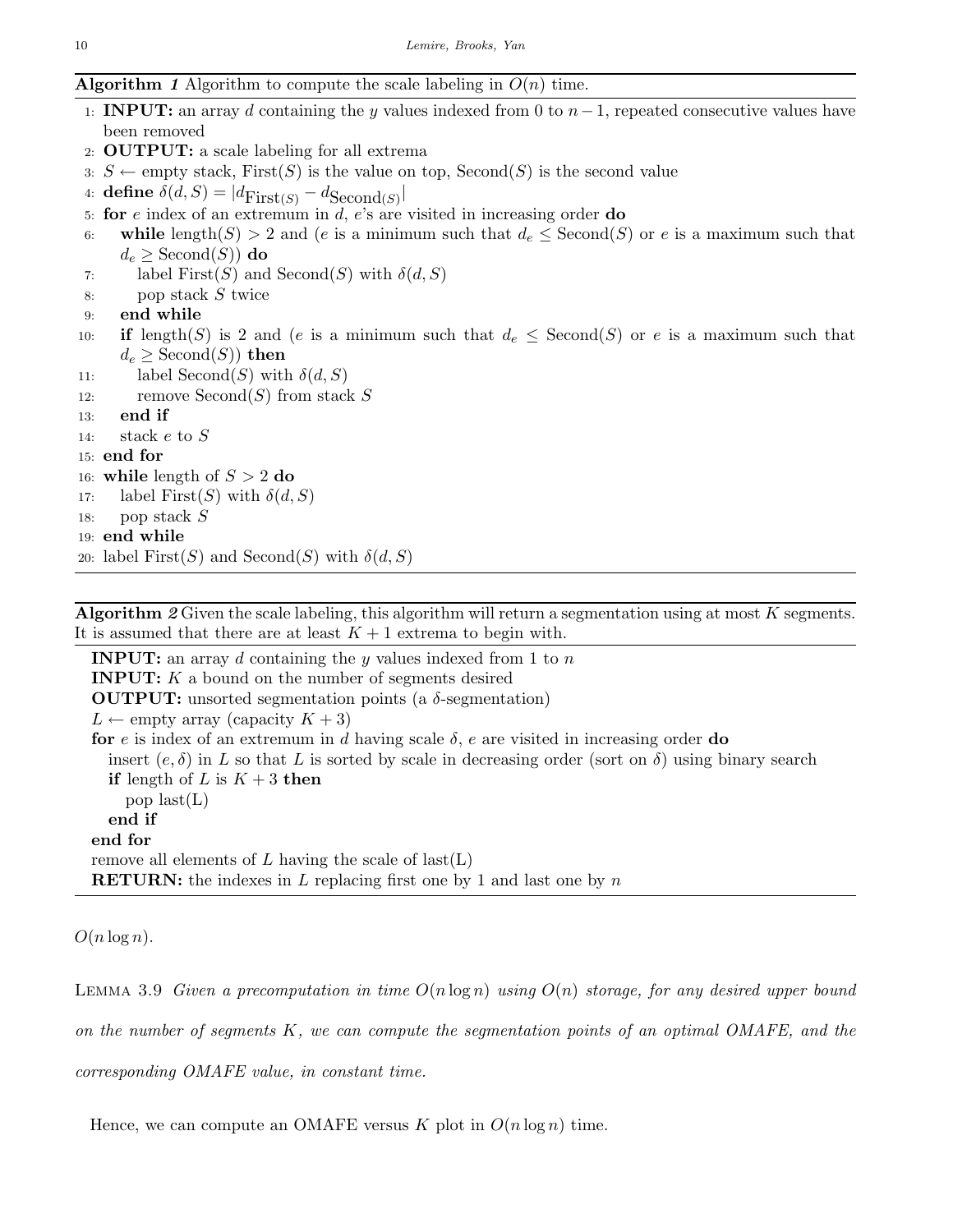#### 4. Experimental Results and Comparison to Piecewise Linear Segmentation Heuristics

We compare our optimal  $O(nK)$  algorithm with our implementations of two piecewise linear segmentation heuristics [3]: top-down, which runs in  $O(nK)$  time (see Algorithm 3), and bottom-up which runs in  $O(n(n-K))$  time (see Algorithm 4). The top-down heuristic successively segments the data starting with only one segment, each time picking the segment with the worse linear regression error and finding the best segmentation point; the linear regression is not continuous from one segment to the other. The regression error can be computed in constant time if one has precomputed the range moments [15, 16]. The bottomup heuristic starts with intervals containing only one data point and successively merge them, each time choosing the least expensive merge. By maintaining the segments in a doubly-linked list coupled with a heap or tree, it is possible to obtain a bottom-up heuristic with  $O((n - K) \log n)$  complexity, but it then uses much more memory and it is more difficult to implement.

Once the piecewise linear segmentation is completed, we run through the segments and aggregate consecutive segments having the same sign where the sign of a segment  $[y_k, y_{k+1}]$  is defined by  $F(y_{k+1}) - F(y_k)$ ,

| <b>Algorithm 3 Piecewise Linear Top-Down Segmentation Heuristic.</b>             |
|----------------------------------------------------------------------------------|
| <b>INPUT:</b> Time Series $(x_i, y_i)$ of length n                               |
| <b>INPUT:</b> Desired number of segments $K$                                     |
| <b>INPUT:</b> Function $E(p,q)$ computing linear fit error in range $[x_p, x_q]$ |
| $S \leftarrow (1, n, E(0, n))$                                                   |
| while $ S  < K$ do                                                               |
| find tuple $(i, j, \epsilon)$ in S with maximum last entry                       |
| find minimum of $E(i, l) + E(l+1, j)$ for $l = i, \ldots, j-1$                   |
| remove tuple $(i, j, \epsilon)$ from S                                           |
| insert tuples $(i, l, E(i, l))$ and $(l, j, E(l+1, j))$ in S                     |
| end while                                                                        |
| S contains the segmentation                                                      |

# Algorithm 4 Piecewise Linear Bottom-Up Segmentation Heuristic.

**INPUT:** Time Series  $(x_i, y_i)$  of length n INPUT: Desired number of segments K **INPUT:** Function  $E(p,q)$  computing linear fit error in range  $[x_p, x_q]$  $S \leftarrow [0, 0], [1, 1], [2, 2], \ldots, [n, n]$ while  $|S| > K$  do find consecutive intervals in S,  $[p_1, p_2]$  and  $[p_2 + 1, p_3]$ , having minimal value  $E(p_1, p_3) - E(p_1, p_2)$  $E(p_2 + 1, p_3)$ merge the two consecutive intervals end while S contains the segmentation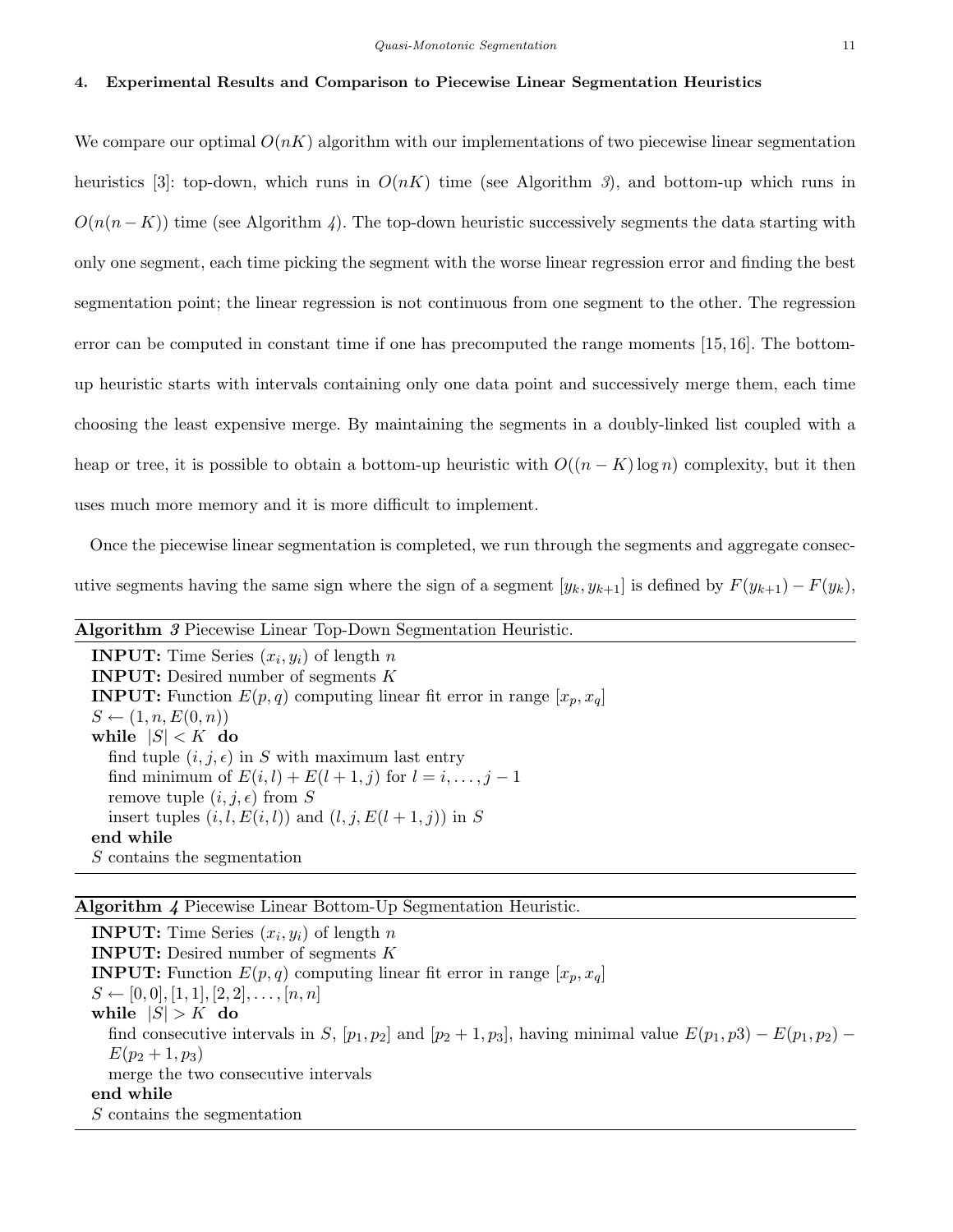

Figure 2. Time to segment a time series of length n in  $K = 20$  segments.

setting 0 to be a positive sign (increasing monotonicity).

We implemented all algorithms in Python (version 2.5) and ran the experiments on a 2.16 GHz Intel Core 2 Duo processor with sufficient RAM (1 GB). Fig. 2 presents the relative speed of the various segmentation algorithms on time series of various lengths for a fixed number of segments (using randomly generated data). The timings reported include all pre-processing.

### 4.1. Electrocardiograms (ECG)

ECGs have a well known monotonicity structure with 5 commonly identifiable extrema per pulse (reference points P, Q, R, S, and T) (see Fig. 3) though not all points can be easily identified on all pulses and the exact morphology can vary. We used freely available samples from the MIT-BIH Arrhythmia Database [17]. We only present our results over one sample (labeled "100.dat") since we found that results did not vary much between data samples. These ECG recordings used a sampling rate of 360 Hz per channel with 11-bit resolution (see Fig. 4(a)). We keep the first 4000 samples (11 seconds) and about 14 pulses, and we do no preprocessing such as baseline correction. We can estimate that a typical pulse has about 5 "easily" identifiable monotonic segments. Hence, out of 14 pulses, we can estimate that there are about 70 significant monotonic segments, some of which match the domain-specific markers (reference points P, Q, R, S, and T). A qualitative description of such data is useful for pattern matching applications.

The running time as a function of  $K$  is presented in Fig. 4(b). The scale-based segmentation implementation is faster than our implementations of the piecewise linear heuristics. On such a long time series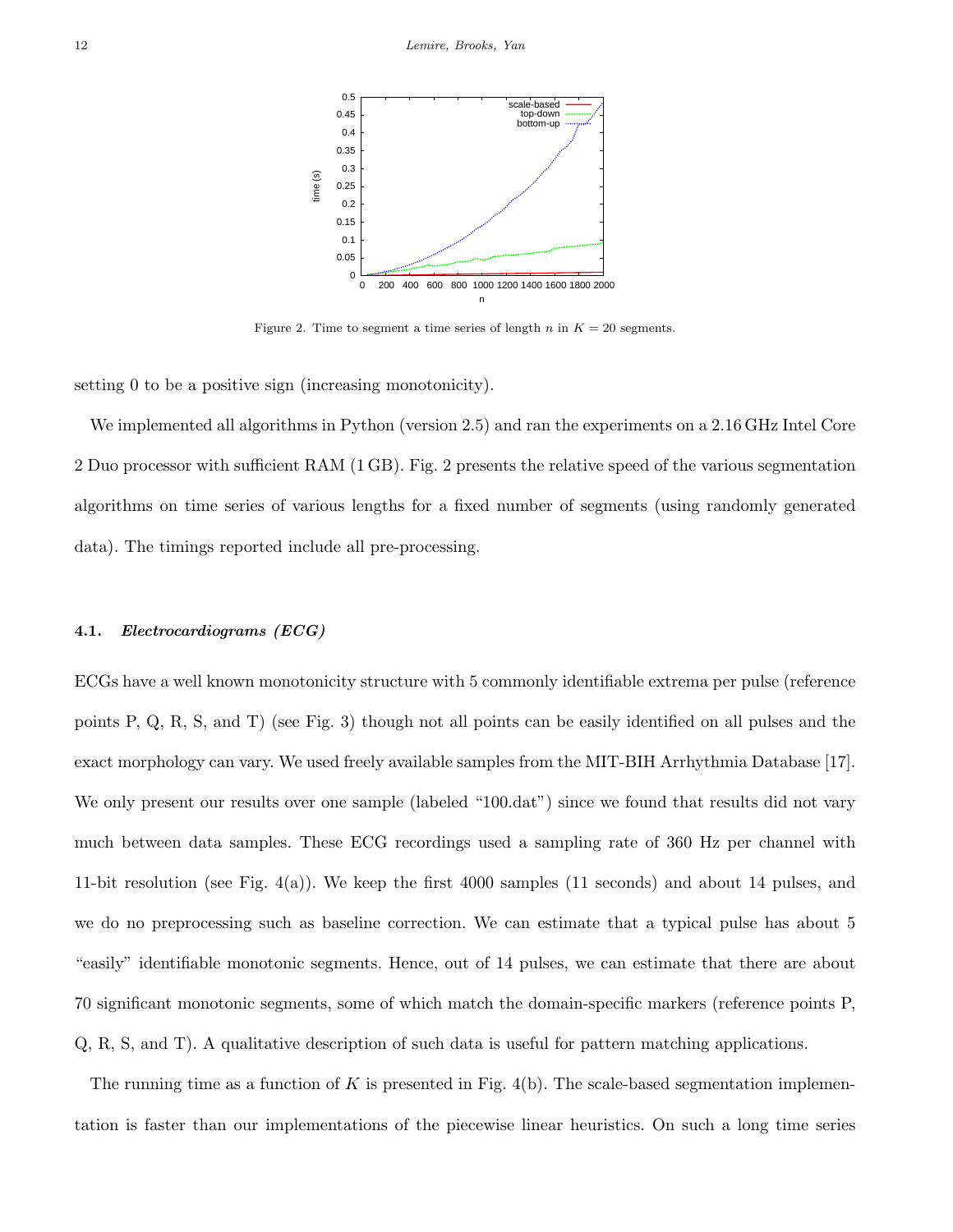

Figure 3. Schema of an ECG pulse with commonly identified reference points (PQRST).



Figure 4. Results of experiments over ECG data.

(4000 samples), our implementation of the bottom-up heuristic is much slower than the alternatives.

We want to determine how well the piecewise linear segmentation heuristics do comparatively. OMAFE is an absolute and not relative error measure, but because the range of the ECGs under consideration is roughly between 950 and 1150, we expect the OMAFE to never exceed 100 by much. The OMAFE with respect to the maximal number of segments  $(K)$  is given in Fig. 4(c): it is a "monotonicity spectrum." By counting on about 5 monotonic segments per pulse with a total of 14 pulses, there should about 70 monotonic segments in the 4000 samples under consideration. We see that the decrease in OMAFE with the addition of new segments starts to level off between 50 and 70 segments as predicted. The addition of new segments past 70 ( $K > 70$ ) has little impact. The scale-based algorithm is optimal, but also at least 3 times more accurate than the top-down algorithm for larger K and this is consistent over other data sets. In fact, the OMAFE becomes practically zero for  $K > 80$  whereas the OMAFE of the top-down linear regression algorithm remains at around 20, which is still significant. The bottom-up heuristic is more accurate than the top-down heuristic, but it still has about twice the OMAFE for large  $K$ . OMAFE of the scale-based algorithm is a non increasing function of  $K$ , a consequence of optimality.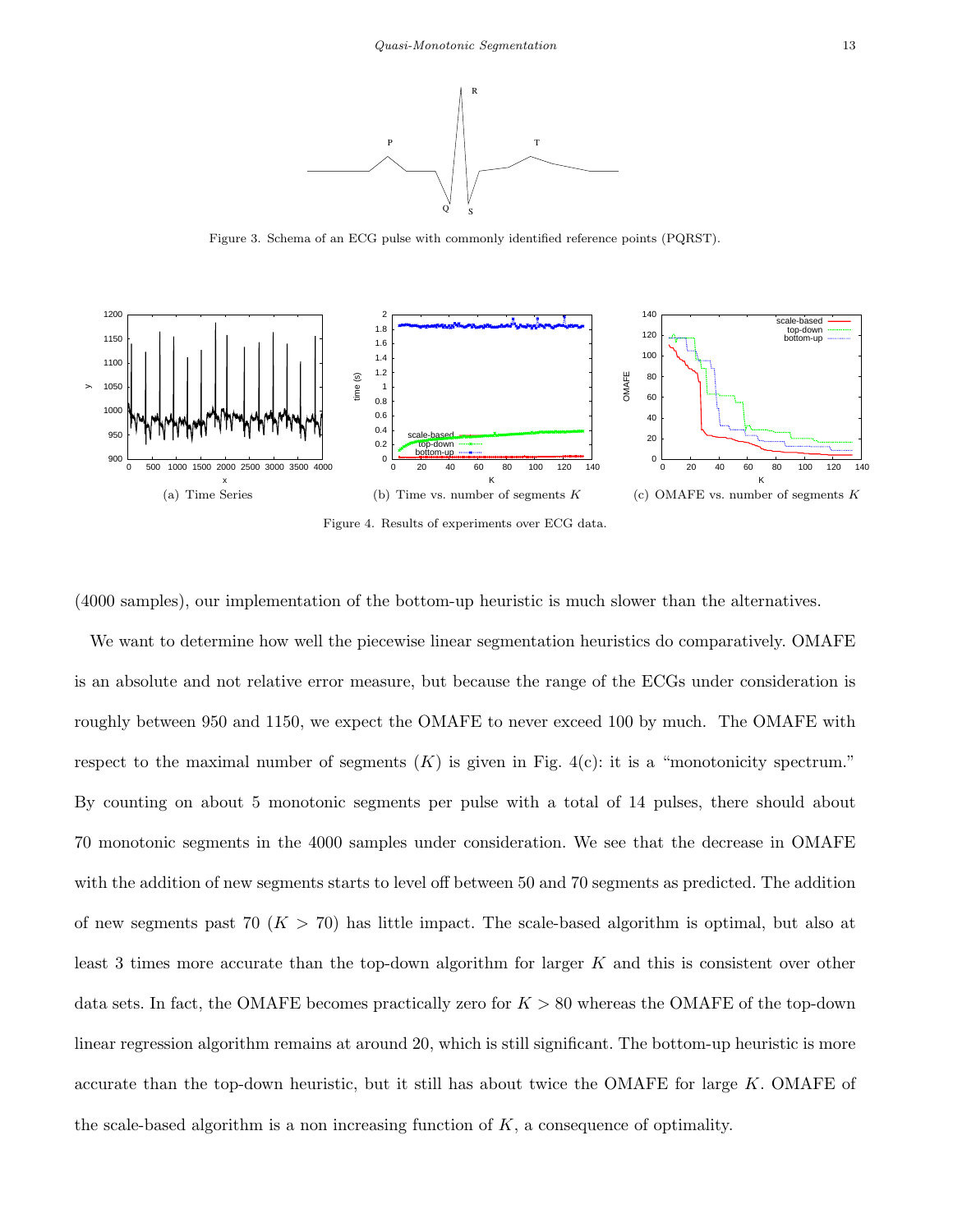

Figure 5. Results of experiments over daily temperature data.

#### 4.2. Temperature Recordings

We consider the daily temperature recordings of the first of 35 weather stations in the MD\*Base Daily temperature data set  $[18]^1$ . Since we only have one year of recordings, only 365 data points are used (see Fig. 5(a)). We also give the running times (see Fig. 5(b)) and the accuracy (see Fig. 5(c)). Our implementation of the bottom-up heuristic is now much faster due to small size of the times series, but the OMAFE, while superior to the top-down heuristic, exhibits a spurious spike near  $K = 40$ , showing the danger of relying on a piecewise linear heuristic to study the monotonicity of a data set. Considering the OMAFE of our scale-based algorithm, we notice that the accuracy increases slowly after  $K = 10$ .

# 4.3. Synthetic Random Walk Data

Random walks are often used as models for common time series such as stock prices. We generated a random walk  $(i, y_i)_{i=1,\dots,4000}$  using the formula  $y_{i+1} = y_i + \epsilon$  where  $\epsilon \sim N(0, 1)$  (see Fig. 6(a)). The running times are nearly identical to the ECG case, as is expected since the time series have the same length. However, the OMAFE differs (see Fig.  $6(c)$ ): using our optimal algorithm, the curve is smooth with no sharp drop. Meanwhile, the bottom-up heuristic exhibits another spurious spike in the OMAFE (around  $K = 20$ ) while it provides the optimal segmentation at  $K = 5$ .

<sup>&</sup>lt;sup>1</sup>the data is attributed to Ramsay and Silverman [19]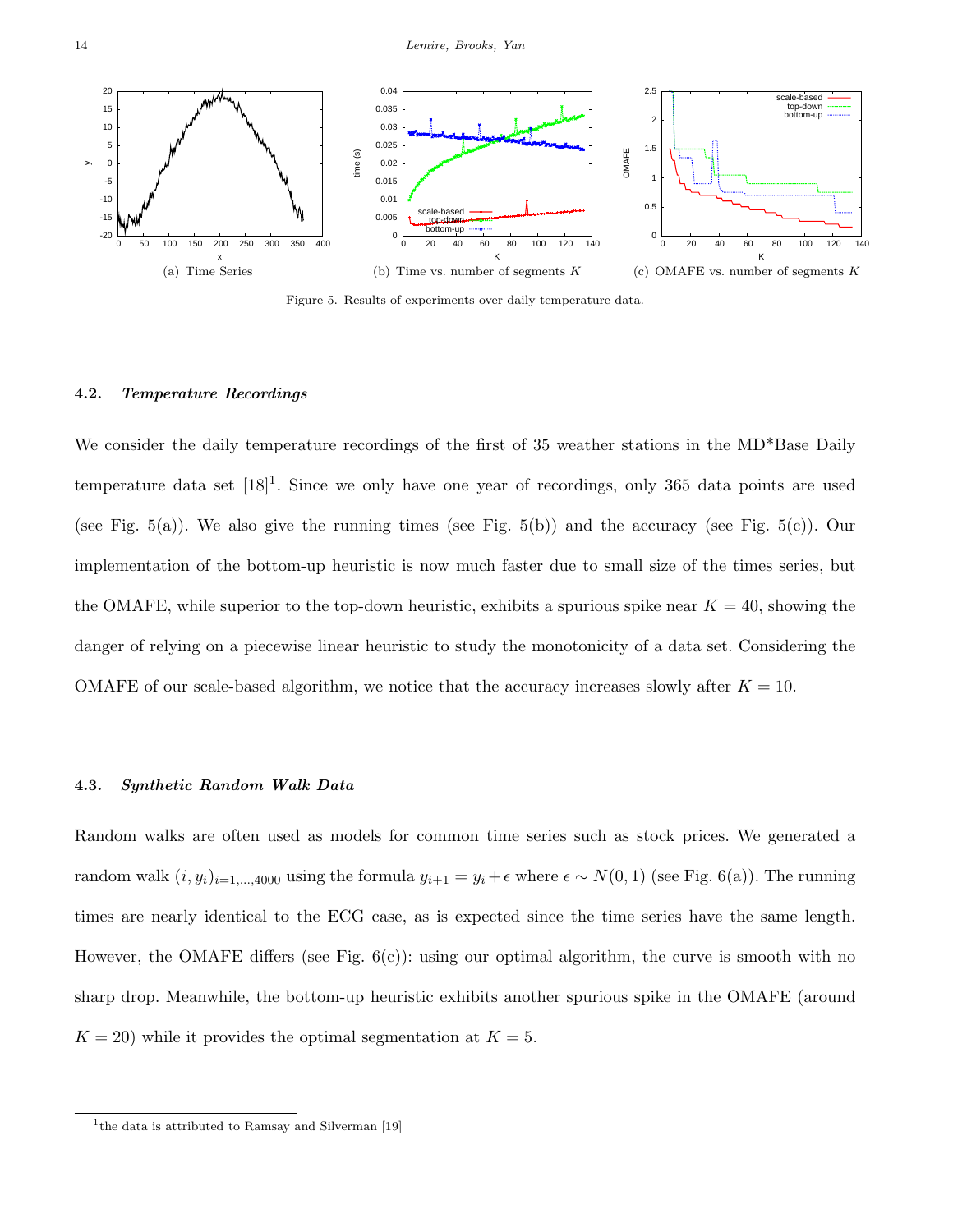

Figure 6. Results of experiments over random walk.

#### 5. Conclusion and Future Work

We presented optimal and fast algorithms to compute the best piecewise monotonic segmentation in time  $O(n)$  and the complete OMAFE-versus-K spectrum in time  $O(n \log n)$ . Our experimental results suggest that one should be careful when deriving monotonicity information from piecewise linear segmentation heuristics. Future work will focus on choosing the optimal number of segments for given applications. We also plan to investigate the applications of the monotonicity spectrum as a robust analysis. Further work to integrate flat segments is needed [5, 16].

### References

- [1] D. Lemire, M. Brooks, and Y. Yan, "An optimal linear time algorithm for quasi-monotonic segmentation," in ICDM 2005, 2005.
- [2] E. Bingham, A. Gionis, N. Haiminen, H. Hiisilä, H. Mannila, and E. Terzi, "Segmentation and dimensionality reduction," in SDM 2006, 2006.
- [3] E. J. Keogh, S. Chu, D. Hart, and M. J. Pazzani, "An online algorithm for segmenting time series," in ICDM 2001, pp. 289–296, 2001.
- [4] N. Haiminen and A. Gionis, "Unimodal segmentation of sequences," in ICDM 2004, 2004.
- [5] M. Brooks, Y. Yan, and D. Lemire, "Scale-based monotonicity analysis in qualitative modelling with flat segments," in IJCAI 2005, 2005.
- [6] W. Fitzgerald, D. Lemire, and M. Brooks, "Quasi-monotonic segmentation of state variable behavior for reactive control," in AAAI 2005, 2005.
- [7] D. G. Galati and M. A. Simaan, "Automatic decomposition of time series into step, ramp, and impulse primitives," Pattern Recognition, vol. 39, pp. 2166–2174, November 2006.
- [8] J. Han, W. Gong, and Y. Yin, "Mining segment-wise periodic patterns in time-related databases," in KDD 1998, 1998.
- [9] E. J. Keogh and M. J. Pazzani, "An enhanced representation of time series which allows fast and accurate classification, clustering and relevance feedback," in KDD 1998, pp. 239–243, 1998.
- [10] D. Šuc and I. Bratko, "Induction of qualitative tree," in  $ECML$  2001, pp. 442–453, Springer, 2001.